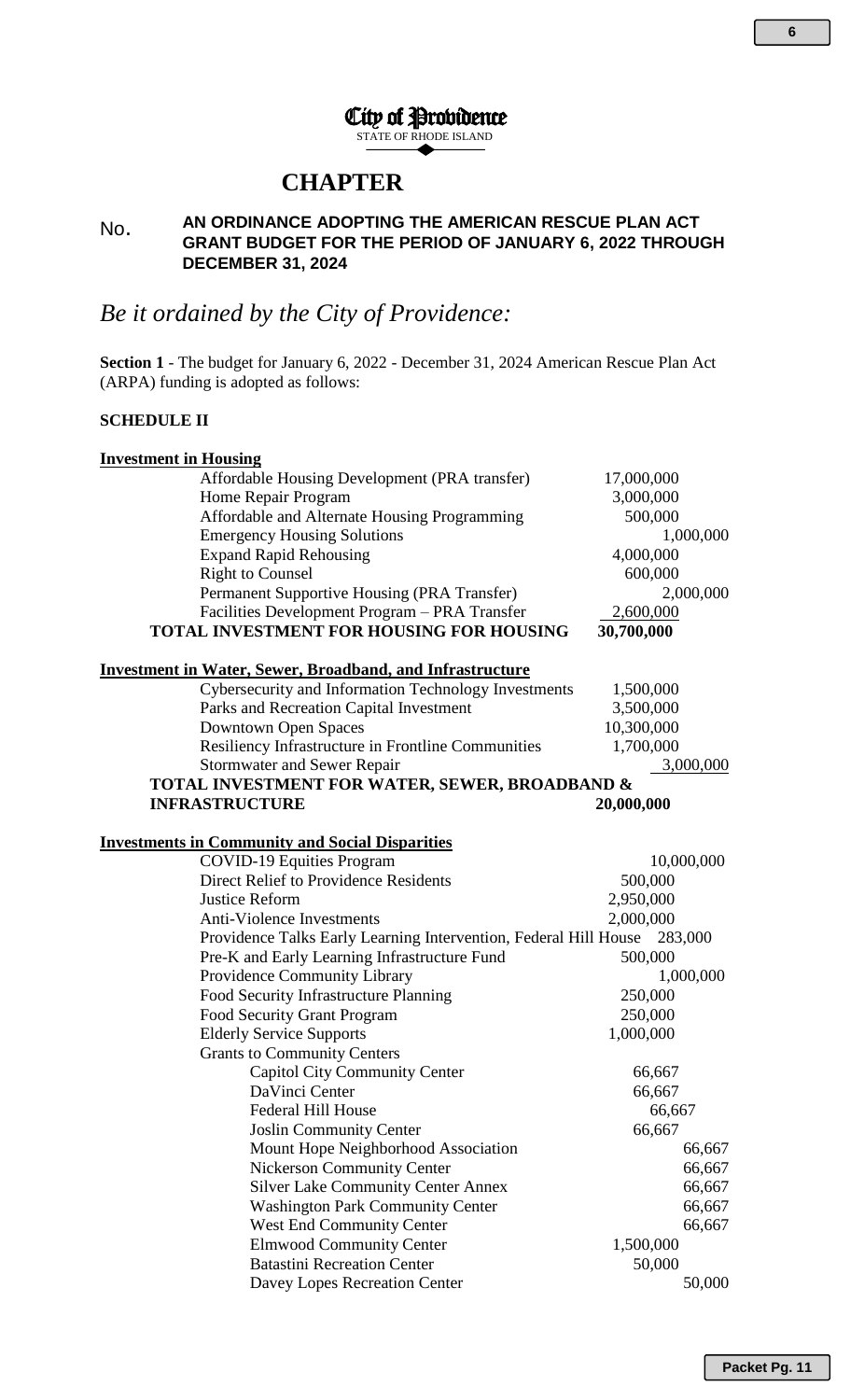| <b>John Rollins Recreation Center</b>                                         | 50,000            |
|-------------------------------------------------------------------------------|-------------------|
| <b>Joslin Recreation Center</b>                                               | 50,000            |
| <b>Kennedy Recreation Center</b>                                              | 50,000            |
| <b>Neutaconkanut Recreation Center</b>                                        | 50,000            |
| <b>Rogers Recreation Center</b>                                               | 50,000            |
| <b>Sacket Recreation Center</b>                                               | 50,000            |
| <b>Vincent Brown Recreation Center</b>                                        | 50,000            |
| <b>West End Recreation Center</b>                                             | 50,000            |
| <b>Zuccolo Recreation Center</b>                                              | 50,000            |
| Capital Investment - Recreation Centers                                       | 3,000,000         |
| <b>TOTAL INVESTMENTS FOR COMMUNITY AND</b>                                    |                   |
| <b>SOCIAL DISPARITIES</b>                                                     | 24,383,000        |
| <b>Speeding the Recovery of the Tourism, Travel &amp; Hospitality Sectors</b> |                   |
| Arts, Culture and Special Events Support                                      | 1,225,000         |
| <b>PVDFest Producing Partner, FirstWorks</b>                                  | 275,000           |
| <b>Cultural Facilities</b>                                                    | 2,500,000         |
| Public Art to Encourage Tourism                                               | 800,000           |
| Tourism and Marketing                                                         | 700,000           |
| Providence-Warwick Convention & Visitors Bureau                               | 700,000           |
| <b>TOTAL INVESTMENT FOR SPEEDING THE</b>                                      |                   |
| RECOVERY OF THE TOURISM, TRAVEL &                                             |                   |
| <b>HOSPITALITY SECTORS</b>                                                    | 6,200,000         |
| <b>Economic Stabilization - Business</b>                                      |                   |
| <b>COVID-19 Adaptive Reuse Program</b>                                        | 1,400,000         |
| Hardest Hit Community Organization                                            | 300,000           |
| <b>Shared Use Infrastructure Grant Program</b>                                | 270,000           |
| Workforce Development for COVID-19 Impacted Individuals                       | 820,000           |
| <b>TOTAL INVESTMENT FOR ECONOMIC</b>                                          |                   |
| <b>STABILIZATION -BUSINESS</b>                                                | 2,790,000         |
| <b>Replace Lost Public Sector Revenue</b>                                     |                   |
| Revenue Recovery                                                              | <u>36,696,438</u> |
| <b>TOTAL LOST PUBLIC SECTOR REVENUE</b>                                       | 36,696,438        |
| <b>ARPA Administration</b>                                                    |                   |
| FY22 & FY23 Administrative Expenditures                                       | 2,700,000         |
| <b>Independent Auditor</b>                                                    | 300,000           |
| <b>TOTAL ADMINISTRATIVE COSTS</b>                                             | 3,000,000         |
| <b>GRAND TOTAL FUNDING 1/6/2022 - 12/31/2024</b>                              | 123,769,438       |

**Section 2 -** All funding referenced is subject to American Rescue Plan Act (ARPA) spending guidance. Failure to comply with these regulations will result in a forfeiture of funding allocation.

**Section 3.** – All projects funded through American Rescue Plan Act (ARPA) shall adhere to the City Charter Section 1006 (c), (d), (e), Section 1007 and Code of Ordinances, Chapter 21, Article II.

**Section 4** – All Providence Redevelopment Agency projects funded through the American Rescue Plan Act (ARPA) must exhaust all other available financing options.

**Section 5** – The \$3,000,000 for the Home Repair Program shall be a five-year forgivable loan in amounts ranging from \$5,000 - \$50,000. Eligible properties must:

a. Be located in the City of Providence;

b. Have an existing code violation as of the passage of this ordinance;

c. Household income must be at or below 100% current area median family Income

Limits for Low – and Moderate-Income Households;

2